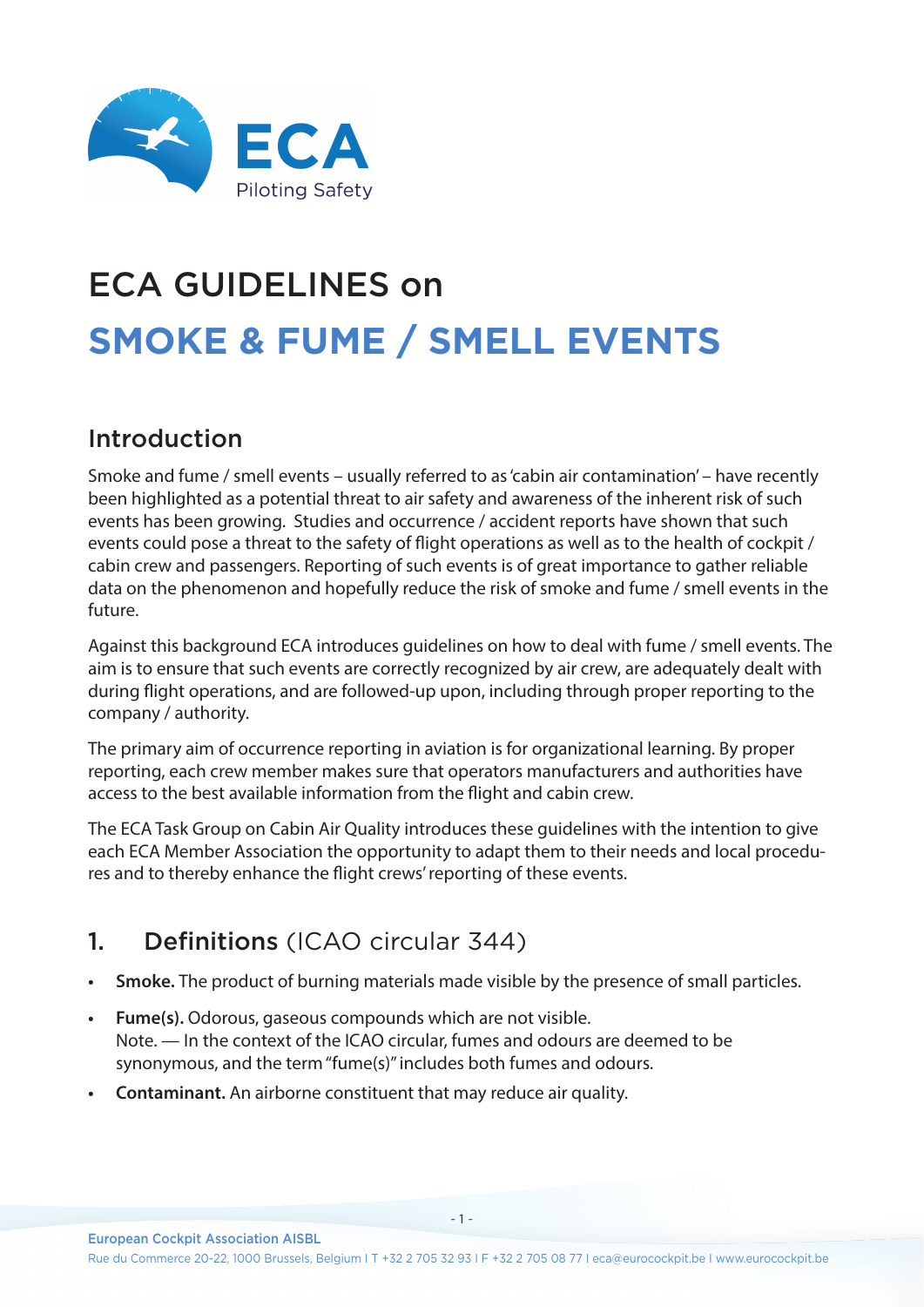

### 2. Effects

The symptoms associated with cabin air contamination are diverse, but nervous and respiratory symptoms prevail.

List of possible symptoms:

| Headache                              | <b>Drowsiness</b>          |
|---------------------------------------|----------------------------|
| <b>Dizziness</b>                      | Impaired vision            |
| <b>Nausea</b>                         | Vomiting                   |
| Tingling (e.g. hands, feet, etc.)     | Trembling                  |
| <b>Numbness</b>                       | Irritated eyes/throat/nose |
| Difficulty speaking and finding words | Memory problems            |
| Muscle incoordination                 |                            |
| <b>Breathing difficulties</b>         | Coughing                   |

*Note: these symptoms are given as examples, and may not necessarily mean you suffer(ed) from a fume / smell intoxication. These symptoms can also be provoked by other factors. However, when several of these symptoms occur (in combination) within a short time frame and are of a pronounced nature, they deserve particular attention.*

## 3. Flight Operations

How to react during & after flight operations?

### » Apply QRH «Smoke/Fumes» checklist

- Consider use of Crew Oxygen/ 100% if not included in the QRH checklist
- Try to identify possible source
- Check procedures in OMA/OMB
- » Record symptoms (cockpit/cabin crew as well as passengers if possible or convenient)
- Be prepared for possible crew or passenger incapacitation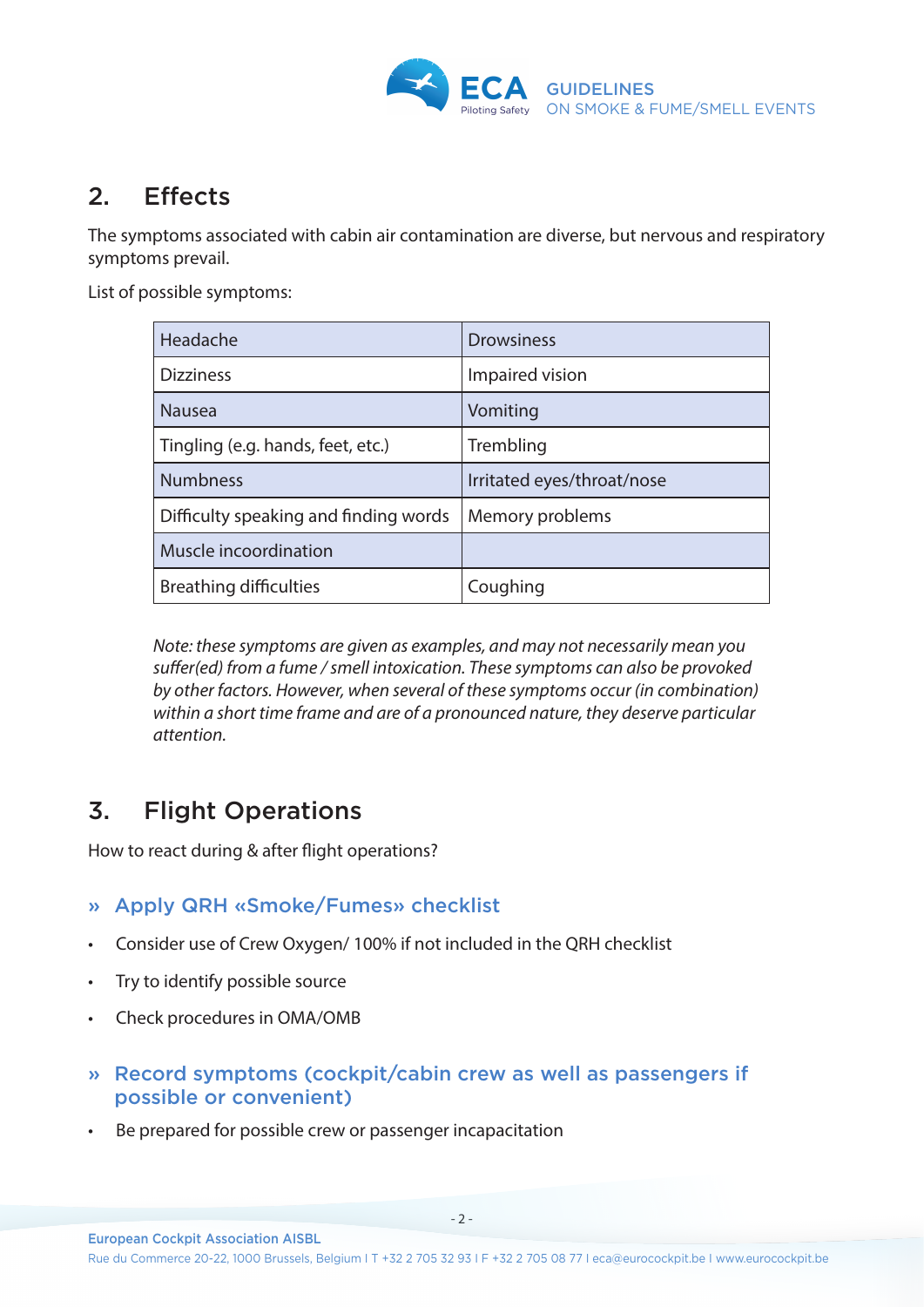

- » Inform airline (Maintenance, Dispatch or Operations)
- » Perform a Tech Log Entry
- Take pictures of the log entry for further personal reference.
- » Fill in an occurrence report in line with company regulations and EU376/2014 as required
- Include effect on occupants, use of oxygen masks, possible source (Engines (type + which one) /APU), phase of flight, nature and severity of event, etc.
- » Fill in the Smoke and Smell Report (See ICAO Circular 344, Appendix to Chapter 4 "Standardized Smoke/Fumes Reporting Form")
- » Debrief with the whole crew
- Symptoms, what they did/saw, use of oxygen mask
- Write down contact details of other crewmembers for information tracking purposes.
- » In case of symptoms/health problems:
- See a doctor ASAP or at least within 48h
- » File an occupational health and safety report, as applicable.

*Note 1: Make sure to explain to your members the differences between an Occurrence Report and an Occupational Health and Safety Report.*

*Note 2: ICAO circular 344-AN/202 is a guideline to states to support the development of relevant advisory material for operators to provide suitable awareness and/or training to flight crew, cabin crew and AMT to enable them to prevent, recognize and respond to the presence of fumes, particularly aircraft air supply system-sourced engine or auxiliary power unit (APU) oil or hydraulic fluid fumes. It does not address on-board exposure to smoke or fire. This circular is not only aimed at educating flight crews, but is also meant to train aircraft maintenance technicians and management personnel. Ask a copy from this circular to your operator and request the operator's gap analysis and implementation into the SMS system, as required by this circular.*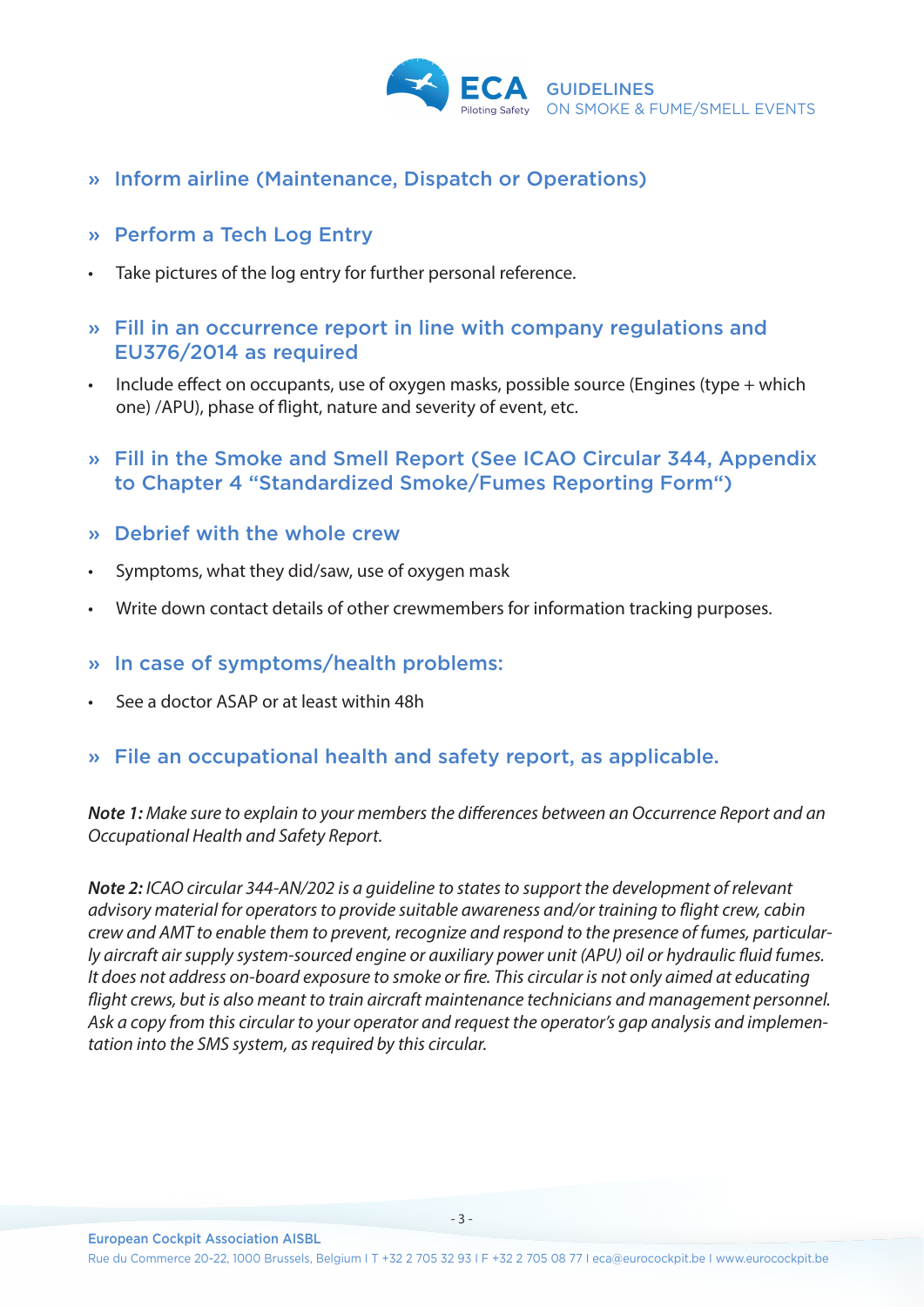

#### *Note 3:*

- *• EU Reg. 376/2014 on Occurrences in civil aviation reporting, analysis and follow-up (For a summary, the Regulation's text and related 'Implementing Regulation' with the list of occurrences: [http://eur-lex.europa.eu/legal-content/EN/TXT/?uri=URISERV%3A320504\\_1](http://eur-lex.europa.eu/legal-content/EN/TXT/?uri=URISERV%3A320504_1)).*
- *• Implementing Regulation 2015/1018: Annex I, Section 2 (4):*
- *• Implementing regulation contains:*

#### ANNEX I - OCCURRENCES RELATED TO THE OPERATION OF THE AIRCRAFT

#### 2. TECHNICAL OCCURRENCES

- (4) Leakage of any fluid which resulted in a fire hazard or possible hazardous contamination of aircraft structure, systems or equipment, or which has or could have endangered the aircraft, its occupants or any other person.
- 4. EMERGENCIES AND OTHER CRITICAL SITUATIONS
	- (1) Any event leading to the declaration of an emergency ('Mayday' or 'PAN call')
	- (2) Any burning, melting, smoke, fumes, arcing, overheating, fire or explosion.
	- (3) Contaminated air in the cockpit or in the passenger compartment which has or could have endangered the aircraft, its occupants or any other person.
	- (9) Any use of crew oxygen system by the crew.
	- (10) Incapacitation of any member of the flight or cabin crew that results in the reduction below the minimum certified crew complement.

### 4. Medical

Scientific research in the field of Cabin Air Quality is still ongoing, and the types of tests that would need to be performed routinely after a fume event have not been established yet. Therefore, only general guidelines on what medical tests should be performed can be given.

Some airlines have their own medical procedure in case of fume / smell events and these should be followed if your airline has such a procedure. In addition, different tests can be performed as part of research purposes depending where the medical examination takes place.

In any case:

- Note all symptoms and record them continuously thereafter. Note when and for how long they appeared.
- Take pictures or make a video recording of visual symptoms if any, for later use.
- Take notes with you to the medical examination.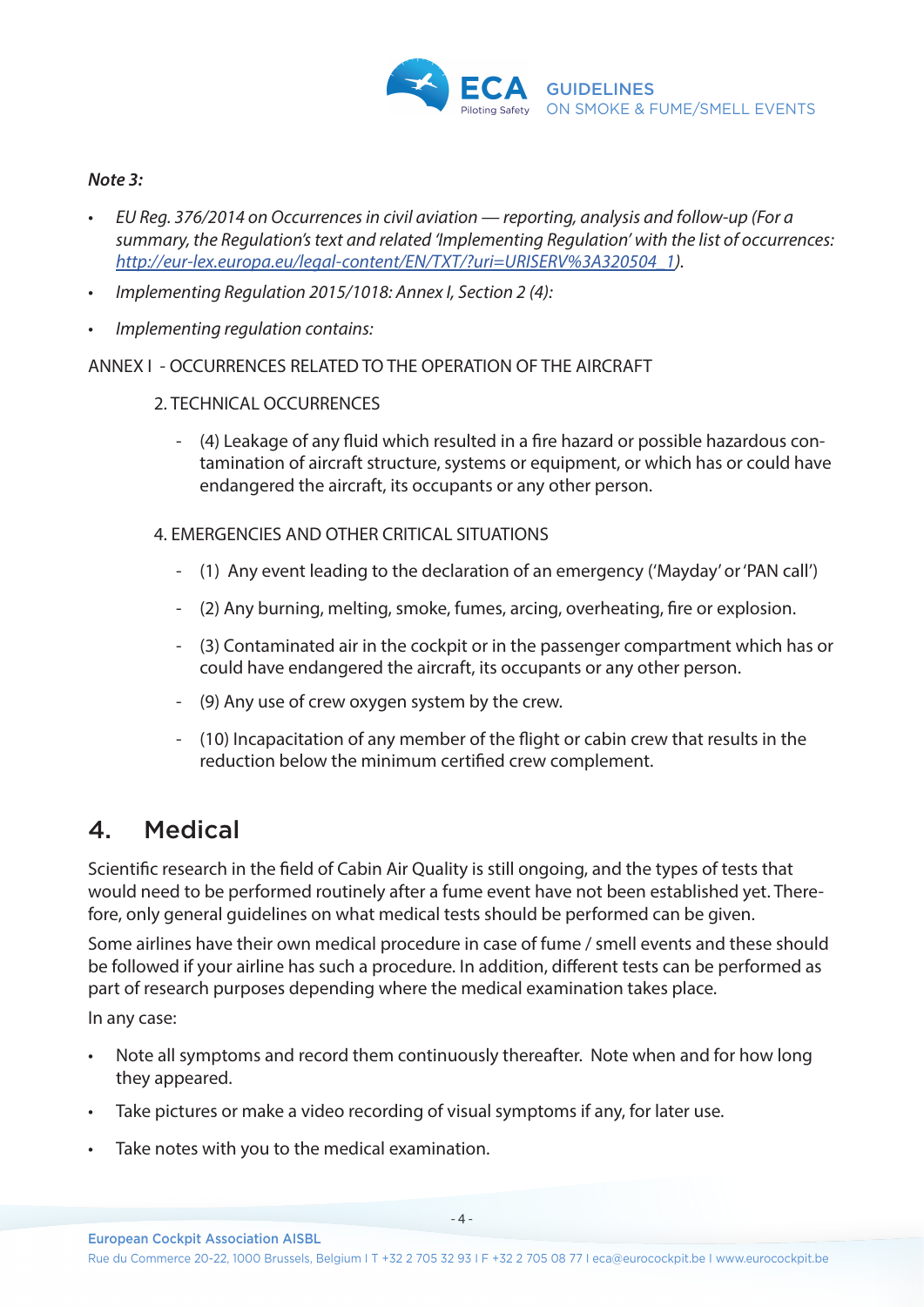

- Perform medical examination ASAP, or at least within 48h of event.
- Write down contact details of other crewmembers for information tracking purposes.
- Ask for your medical report.

#### Medical Self assessment checklist (see Appendix 1 on page 6):

(IATA Guidance for airline health & safety staff on the medical response to Cabin Air Quality events)

The examination should include (refer to IATA Guidance for airline health and safety staff on the medical response to Cabin Air Quality events, Chap. 8 for more details):

- Clinical history
- Physical examination, including neurological status/examination
- Laboratory tests, depending on the clinical situation, that may include, but are not limited to
	- O2-Saturation and arterial blood gas analysis (PaO2, PaCO2, Ph, HCO3-)
	- Hemoglobin, methemoglobin, carboxyhemoglobin
	- Blood-glucose, lactate, electrolytes

European Cockpit Association AISBL

• In case of respiratory problems, spirometry and lung diffusion capacity test.

References for the ECA Guidelines on Smoke & Fume / Smell Events:

ICAO Circular 344 "Guidelines on Education Training and Reporting Practices related to Fume Events"

IATA Guidance for airline health and safety staff on the medical response to Cabin Air Quality events. [https://www.iata.org/whatwedo/safety/health/Documents/guidance-medical-respon](https://www.iata.org/whatwedo/safety/health/Documents/guidance-medical-response-cabin-air-events.pdf)[se-cabin-air-events.pdf](https://www.iata.org/whatwedo/safety/health/Documents/guidance-medical-response-cabin-air-events.pdf)

\* \* \*

Final, 25/05/2017